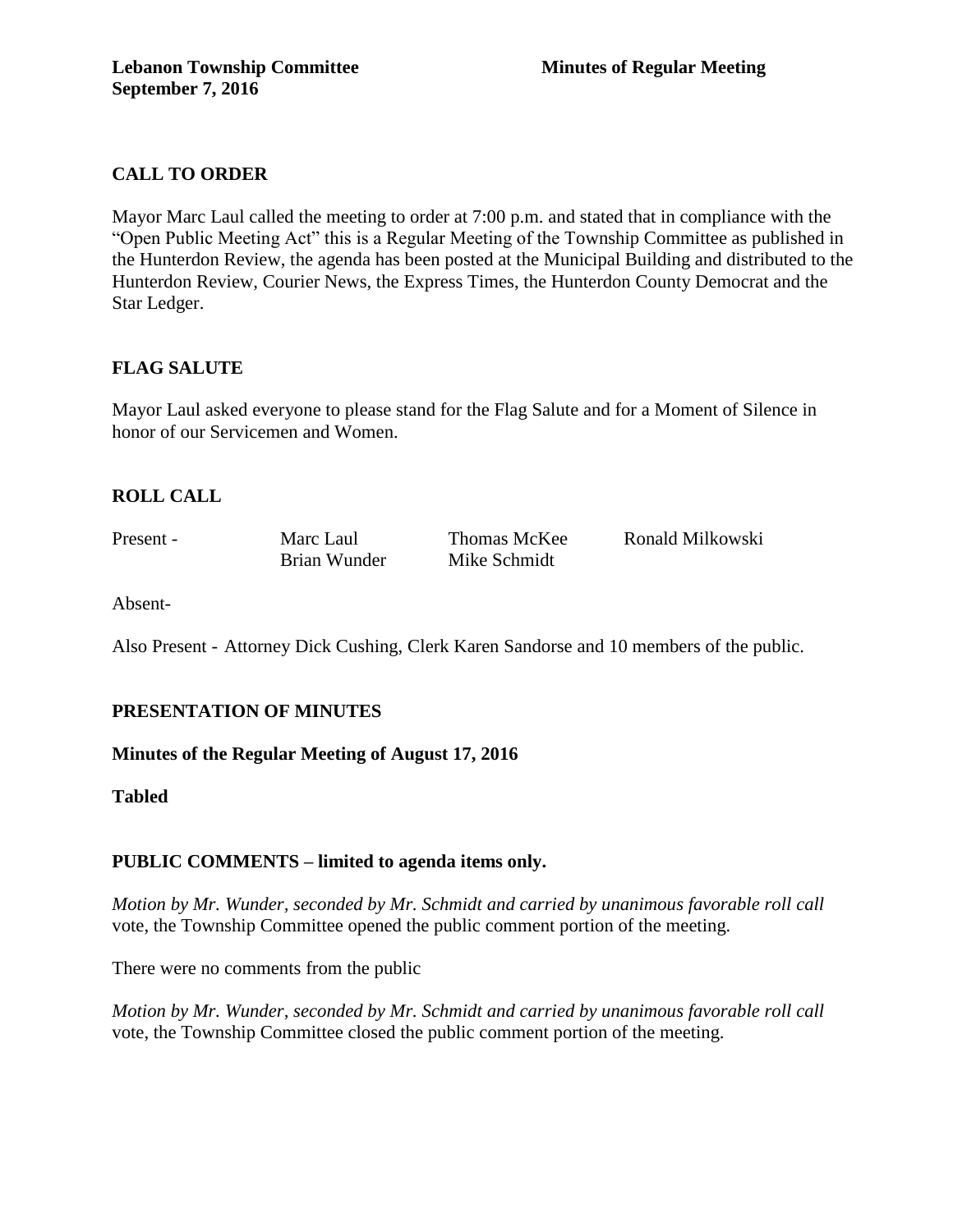#### **PROCLAMATION**

# TO LIAM CUTRI-FRENCH FOR RECEIVING THE EAGLE SCOUT AWARD

WHEREAS, the conferring of an Eagle Scout is one of the highest awards that can be bestowed upon a Boy Scout; and

WHEREAS, such award is an earned award in that the recipient must perform and successfully complete and pass the rigid requirements exacted to achieve an Eagle Scout Award; and

WHEREAS, Liam Cutri-French, Boy Scouts of America, Troop 192, attained the designation of "Eagle Scout"; and

WHEREAS, Liam Cutri-French is to be commended for his Eagle Scout Service Project, which involved the development of a comprehensive map of the trails at the Voorhees State Park for accessibility by first responders; and

WHEREAS, Liam Cutri-French will be honored and receive his award at an Eagle Court of Honor Recognition Ceremony on September 25, 2016; and

WHEREAS, the Lebanon Township Committee wishes to recognize this noteworthy achievement of Liam Cutri-French.

NOW, THEREFORE, BE IT RESOLVED that the Mayor and Township Committee of the Township of Lebanon hereby extend their congratulations to Eagle Scout, Liam Cutri-French for having an Eagle Scout Award conferred upon him by the Boy Scouts of America.

#### **RESOLUTIONS**

#### **Resolution No. 61-2016 – Awarding a Contract for a 2017 Chevy Tahoe**

*Motion by Mr. Milkowski, seconded by Mr. Schmidt and carried by unanimous favorable roll call*  vote, the Township Committee approved Resolution No. 61-2016 as written below.

#### TOWNSHIP OF LEBANON COUNTY OF HUNTERDON STATE OF NEW JERSEY RESOLUTION NO. 61-2016 RESOLUTION AWARDING A CONTRACT FOR A 2017 CHEVY TAHOE

WHEREAS, the Township of Lebanon wishes to purchase a 2017 Chevrolet Tahoe 4 x 4 9C1, through a Morris County Co-op vendor, as requested by the Lebanon Township Volunteer Fire Department; and

WHEREAS, the purchase of goods and services by local contracting units is authorized by the Local Public Contracts Law, N.J.S.A. 40A:11-12; and

WHEREAS, Day Automotive has been awarded Contract #15-A through the Morris County Co-op, effective November 1, 2015 – October 31, 2016; and

WHEREAS, the actual cost for the 2017 Chevrolet Tahoe is expected not to exceed \$38,607.60; and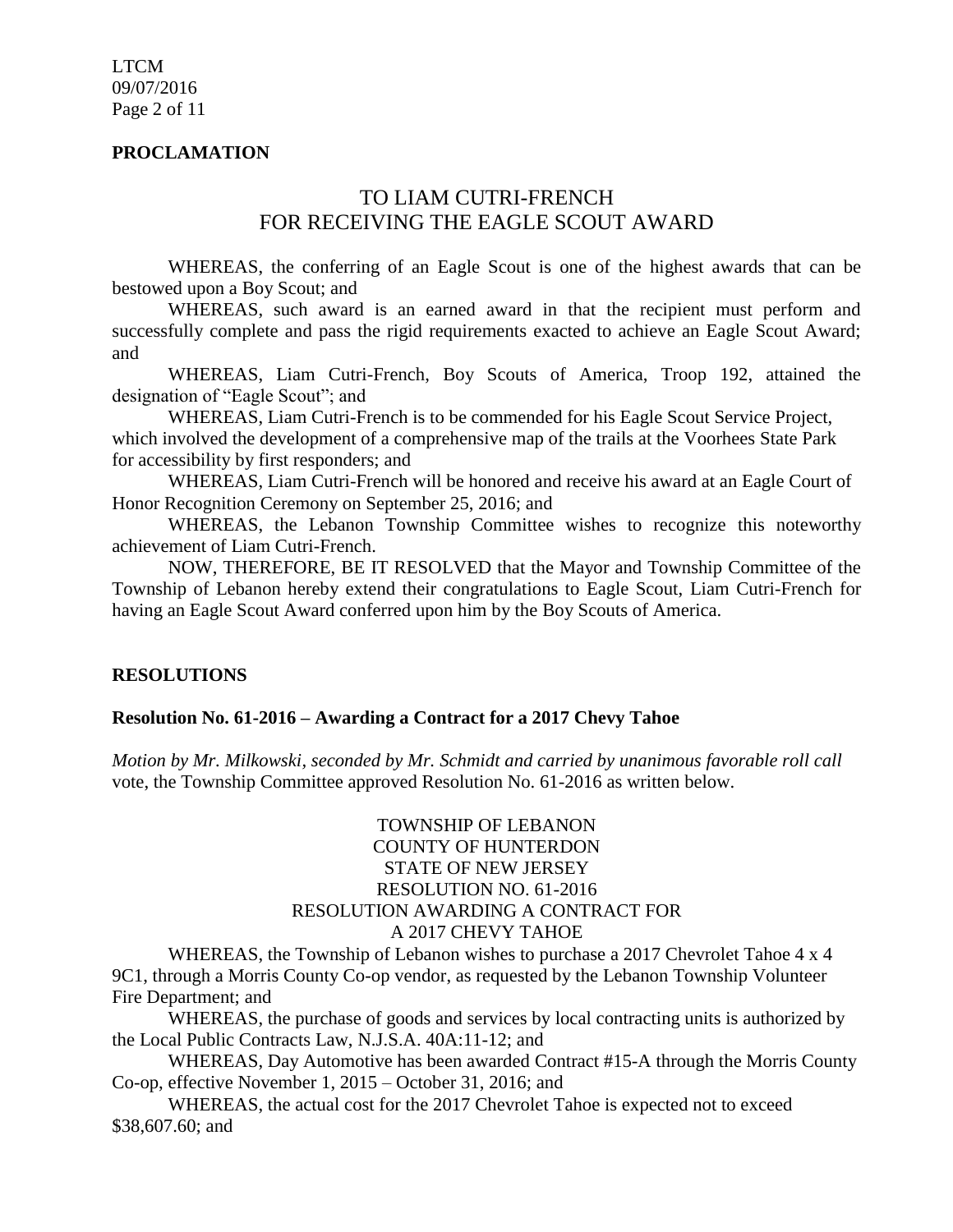LTCM 09/07/2016 Page 3 of 11

WHEREAS, the Chief Financial Officer has certified the availability of \$38,607.60 under the General Capital Budget.

NOW, THEREFORE, BE IT RESOLVED by the Mayor and Township Committee of the Township of Lebanon, that Day Automotive partnered w/Municipal Equipment be awarded a contract for the purchase of a 2017 Chevrolet Tahoe to be used as the Fire Chief's vehicle for the Lebanon Township Volunteer Fire Department.

#### **Resolution No. 62-2016 – Amending Resolution No. 51-2016 – Extension of Liquor License**

*Motion by Mr. McKee, seconded by Mr. Schmidt and carried by favorable roll call vote, the* Township Committee approved Resolution No. 62-2016 as written below. AYES: Schmidt, Laul, McKee, Milkowski ABSTAIN: Wunder

#### TOWNSHIP OF LEBANON COUNTY OF HUNTERDON STATE OF NEW JERSEY RESOLUTION NO. 62-2016 AMENDING RESOLUTION NO. 51-2016 FOR EXTENSION OF LICENSE TO EXECUTRIX

WHEREAS, an application has been filed for the extension of Plenary Retail Consumption License No. 1019-33-007-001 to the Executrix of the Estate of Ledyard B. Schuyler, Jr., sole proprietor owner of the license;

WHEREAS, the submitted application form is complete in all respects, including proof of appointment to act as the Executor;

NOW, THEREFORE BE IT RESOLVED that the Lebanon Township Governing Body did hereby approve, effective July 20, 2016, the extension of the aforesaid Plenary Retail Consumption License to Linda C. Schuyler to retain the license under the privileges, terms, and conditions of the license as Executrix of the estate of Ledyard B. Schuyler, Jr. for the benefit of the estate until such time as the license may be transferred in compliance therewith and directs the Township Clerk to endorse the License Certificate as follows: "This license is hereby extended, subject to all its terms and conditions to Linda C. Schuyler, Executrix**, until June 30, 2017."** 

#### **Resolution No. 63-2016 - Designating a \$3,431,805 Bond Anticipation Note**

*Motion by Mr. Schmidt, seconded by Mr. Wunder and carried by unanimous favorable roll call*  vote, the Township Committee approved Resolution No. 63-2016 as written below.

> TOWNSHIP OF LEBANON COUNTY OF HUNTERDON STATE OF NEW JERSEY RESOLUTION NO. 63-2016

#### \* \* \* \* \* \* \* \* \* \*

RESOLUTION OF THE TOWNSHIP COMMITTEE OF THE TOWNSHIP OF LEBANON, IN THE COUNTY OF HUNTERDON, NEW JERSEY, DESIGNATING A \$3,431,805 BOND ANTICIPATION NOTE, DATED SEPTEMBER 1, 2016 AND PAYABLE SEPTEMBER 1, 2017,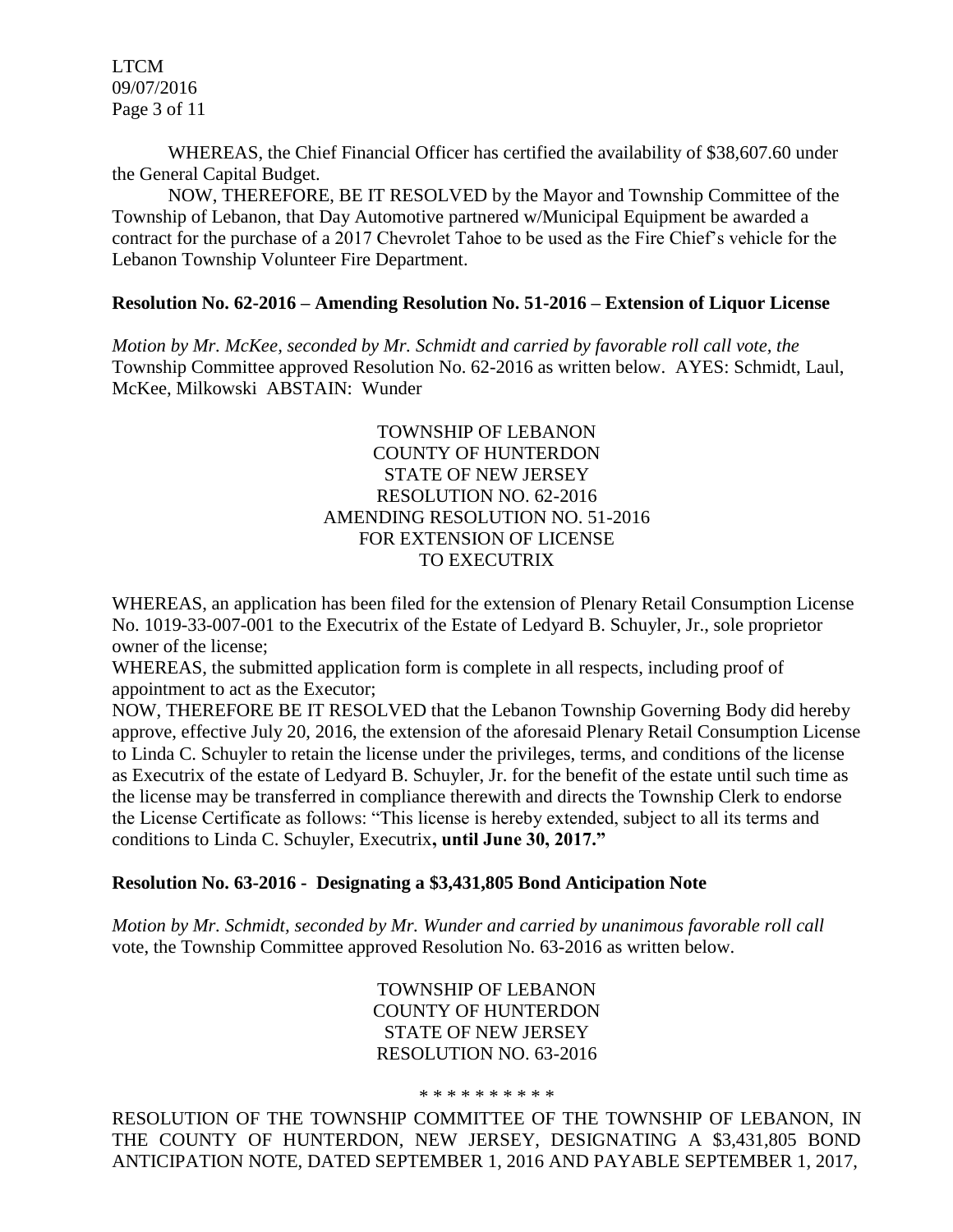LTCM 09/07/2016 Page 4 of 11

#### AS A "QUALIFIED TAX-EXEMPT OBLIGATION" PURSUANT TO SECTION 265(b)(3) OF THE INTERNAL REVENUE CODE OF 1986, AS AMENDED. ------------------------------------

WHEREAS, the Township of Lebanon, in the County of Hunterdon, New Jersey (the "Township"), intends to issue a \$3,431,805 Bond Anticipation Note, dated September 1, 2016 and payable September 1, 2017 (the "Note"); and

WHEREAS, the Township desires to designate the Note as a "qualified tax-exempt obligation" pursuant to Section 265(b)(3) of the Internal Revenue Code of 1986, as amended (the "Code");

NOW, THEREFORE, BE IT RESOLVED by the Township Committee of the Township of Lebanon, in the County of Hunterdon, New Jersey, as follows:

SECTION 1. The Note is hereby designated as a "qualified tax-exempt obligation" for the purpose of Section 265(b)(3) of the Code.

SECTION 2. It is hereby determined and stated that (1) the Note is not a "private activity bond" as defined in the Code and (2) the Township and its subordinate entities, if any, do not reasonably anticipate issuing in excess of \$10 million of new money tax-exempt obligations (other than private activity bonds) during the calendar year 2016.

SECTION 3. It is further determined and stated that the Township has, as of the date hereof, issued the following tax-exempt obligations (other than the Note) during the calendar year 2016, viz:

Amount Dated – Due  $\_\_$ 

\$955,565 BANs 1/29/16 - 1/27/17

SECTION 4. The Township will, to the best of its ability, attempt to comply with respect to the limitations on issuance of tax-exempt obligations pursuant to Section 265(b)(3) of the Code; however, the Township does not covenant to do so, and hereby expressly states that a covenant is not made hereby.

SECTION 5. The issuing officers of the Township are hereby authorized to deliver a certified copy of this resolution to the original purchaser of the Note and to further provide such original purchaser with a certificate of obligations issued during the calendar year 2016 dated as of the date of delivery of the Note.

SECTION 6. This resolution shall take effect immediately upon its adoption.

The foregoing resolution was adopted by the following roll call vote:

#### **Resolution No. 64-2016 – DPW Employee Job Description**

*Motion by Mr. Wunder, seconded by Mr. Schmidt and carried by unanimous favorable roll call*  vote, the Township Committee approved Resolution No. 64-2016 as written below.

## TOWNSHIP OF LEBANON HUNTERDON COUNTY, NEW JERSEY RESOLUTION NO. 64-2016 RESOLUTION ADOPTING JOB DESCRIPTION, ROAD DEPARTMENT LABORER

WHEREAS, Township Committee of the Township of Lebanon desires to adopt a job description for the position of Road Department Laborer with in the Township's Department of Public Works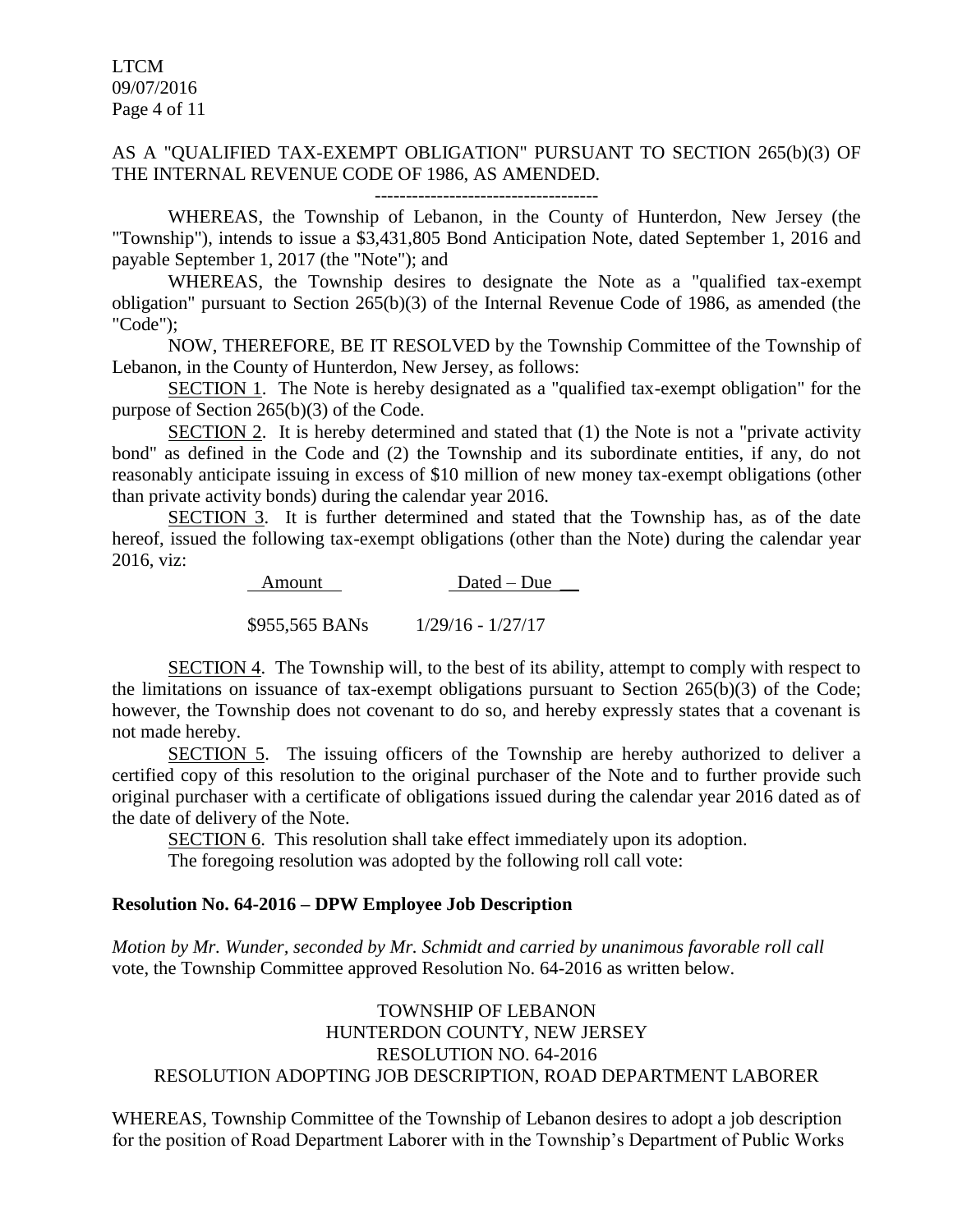LTCM 09/07/2016 Page 5 of 11

in order to clarify the duties and qualifications for such position; and WHEREAS, the Public Works Supervisor has reviewed the format and content of the job descriptions to be adopted by the Township Committee and has provided input which has been incorporate; and

NOW THEREFORE BE IT RESOLVED by the Township Committee of the Township of Lebanon, County of Hunterdon, State of New Jersey, that the attached job description for Road Department Laborer is hereby adopted.

## **OLD BUSINESS**

## **Approve Deed Notice – Fire Station No. 1 Remediation – Authorize Clerk to Sign**

*Motion by Mr. McKee, seconded by Mr. Milkowski and carried by unanimous favorable roll call*  vote, the Township Committee approved the Deed Notice submitted by Quest Environmental for Fire Station No. 1 and authorized the Clerk to sign. This will hopefully be the final steps in terminating the need for remediation at the Fire House.

## **Lebanon Township Volunteer Fire Department Proposed Ordinances**

Deputy Fire Chief James Crampton was present to discuss the two proposed ordinances with the Township Committee. The ordinances pertain to; Costs Incurred in Providing Certain Emergency Services for Hazardous Abatement Incidents, and Prohibiting Nuisance Calls.

## **Hazardous Abatement Incidents**

Deputy Chief Crampton stated that the Fire Department is happy with the wording in the Hazardous Abatement Incidents Ordinance with the exception of on page 2, under Hazardous Abatement Incident the words "or threat of discharge". Deputy Chief Campton stated that the Fire Department does not want to leave a situation as a judgement call and requested that the words be removed.

Mr. Schmidt questioned what leverage the Township has in Section 35-20, item D., which states that "The Department reserves the right to determine that a bill is uncollectable by reason of unavailability of insurance coverage and be written off". Mr. Schmidt asked if the Township has any recourse if the insurance company decides not to pay. Attorney Cushing stated that the Fire Department can then make the decision to pursue legal action. Attorney Cushing said that he feels that in most departments they look at the situation pragmatically to determine if it is too much work or that it will be too costly to pursue and then may back away. Mr. Schmidt stated that he just questions where you would draw the line.

Mr. Schmidt asked if the cost for the Police would include in the Spill Act under the hourly payment reimbursement. Attorney Cushing stated that it is usually limited to the Fire Departments.

## **Prohibiting Nuisance Calls**

Mr. Wunder questioned how the health care facilities in the Township will be affected by the Nuisance Calls ordinance. Deputy Chief Crampton explained that the facility will have to hire their own private ambulance service for calls, other than those requiring immediate emergency medical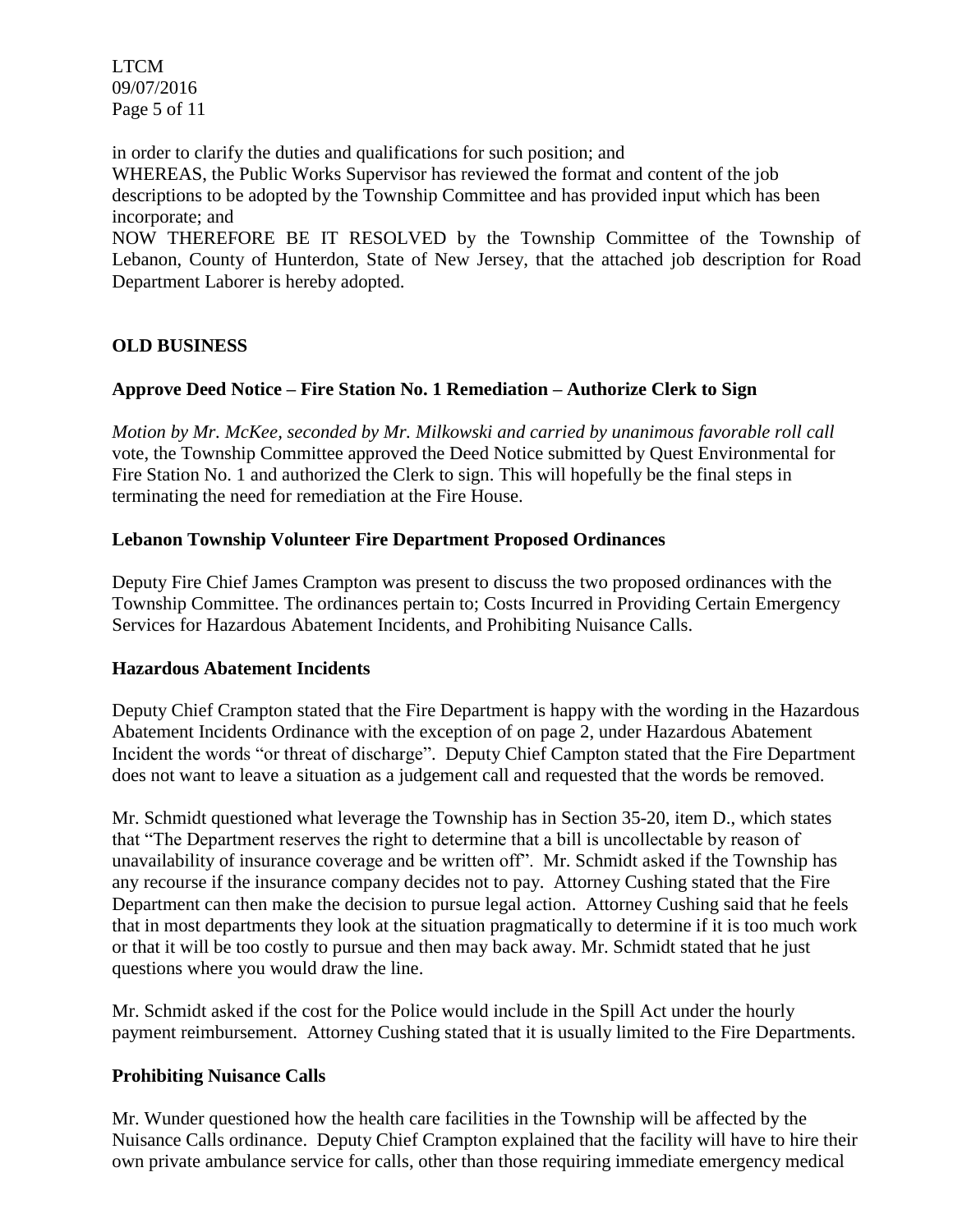LTCM 09/07/2016 Page 6 of 11

care. The Fire Department feels that they have been taken advantage of by a few of the health care facilities in the Township by being used as a transport company. Deputy Chief Crampton noted that when responding to nuisance calls, it takes the Fire Department away from potential true emergency calls, which is a disservice to the residents. Attorney Cushing suggested sending the Nuisance Calls ordinance out to the health care facilities, in the Township, to obtain feedback on practical problems that the Township may not have considered. Comments received could be factored into the decision making. Mr. Schmidt stated that in Section 35-26 - B, it states that; "Any Township Police Officer or Emergency Services Officers, who in the course of their duties, believes that a false report has been made, shall be authorized to write and serve on the Patient Care Facility responsible, a summons". Mr. Schmidt questioned if this would empower EMT's to write summons. Attorney Cushing stated that he would prefer to see the Police Officer write the summons as they have the professional training. Officer in Charge Jack Gale stated that an investigation would have to be conducted prior to a Police Officer issuing a summons. Discussion was held and subsequently in Section 35-26 - A., "90 days in jail for a first offence" will be stricken from the ordinance as well as in Section 35-26 -B., "emergency services officer". Mr. Schmidt stated that he would like to see that the ordinance specifies that ambulance companies must be licensed when transporting patients for non-emergency care. Attorney Cushing will make amendments as requested by the Committee.

*Motion by Mr. Wunder, seconded by Mr. Milkowski and carried by unanimous favorable roll call*  vote, the Township Committee approved placing the Spill Act Ordinance on the September 21, 2016 meeting agenda.

## **Lebanon Township Volunteer Fire Department Request to Seek Bids for BLS Unit**

*Motion by Mr. McKee, seconded by Mr. Milkowski and carried by unanimous favorable roll call*  vote, the Township Committee authorized the Township Attorney to prepare the bid package for the for the purchase of a new BLS Unit for the Fire Department's use. The Committee is to review the package prior to advertising.

## **LOSAP**

Mayor Laul state that he spoke to a previous Squad member and there are 5 past members that were not accounted for and have not received the LOSAP letter that was sent out to all other members. The LOSAP letter now needs to be sent to each omitted individual; certified returned receipt and regular mail.

## **DPW Garage Floor Bids**

Mr. Milkowski stated that he feels that the epoxy floor option should be eliminated from the bid packet. Mr. Milkowski was informed by the DPW that they are not satisfied with the current epoxy floor due to it having burn holes from sparks triggered by welding. Also, when the floor was installed the epoxy was applied 6 inches up the side of the walls for sealing, however; the water seeps through anyway. Mr. Schmidt stated that in reviewing the drawing he believes that the proposal is to lower the drains by almost an 1/8 of an inch. Mr. Schmidt questioned if this is enough to correct the problem. Mr. McKee stated that it is a small fraction and that there should be a depression to insure that the water travels to the drain. Mr. Wunder stated that originally 1/2 of an inch was discussed. The Township Committee would like for the Township Engineer to be in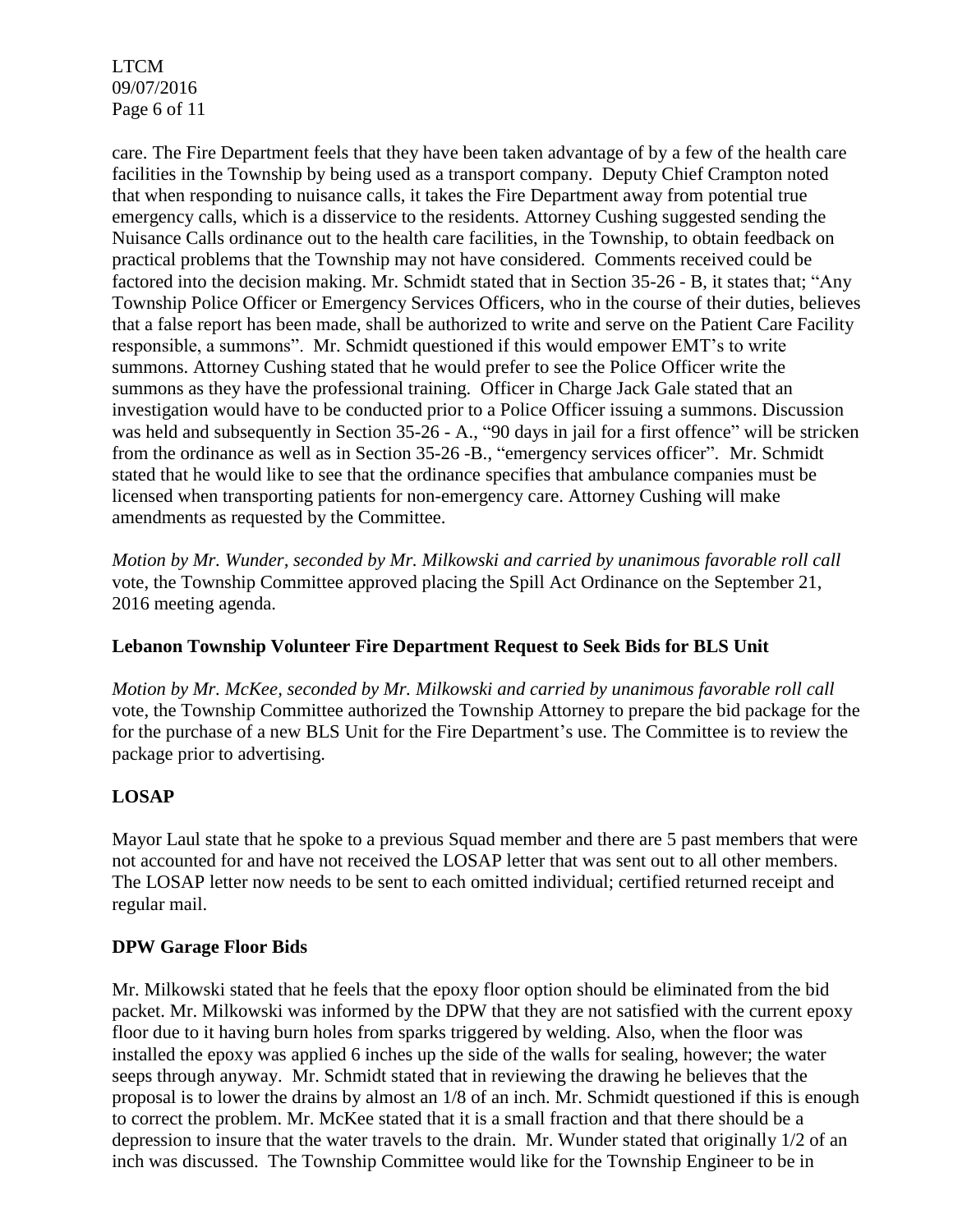LTCM 09/07/2016 Page 7 of 11

attendance at the September 21, 2016 meeting to discuss the proposal. Mr. Wunder will contact Engineer Risse.

#### **NEW BUSINESS**

#### **Accept Resignation – Lebanon Township Park Committee**

*Motion by Mayor Laul, seconded by Mr. Schmidt and carried by unanimous favorable roll call*  vote, the Township Committee accepted the resignation from Aiko Thurlow from the Park Committee with regret.

#### **Friends of Memorial Park – Basketball Courts**

Mayor Laul stated that the Friends of Memorial Park would like to refurbish the basketball courts in the Memorial Park. Friends are asking for approval from the Township Committee to have Harrington Construction do the work. There is no cost to the Township as the Friends of Memorial Park will be covering the full cost of the project. Mr. Milkowski stated that Friends should obtain a few prices to protect everyone. The Township and Friends will be named additionally insured on the Certificate of Insurance received from Harrington. A Memorandum of Agreement between the Township and the Friends of Memorial Park will be drafted for future projects in the Park.

*Motion by Mayor Laul, seconded by Mr. Wunder and carried by unanimous favorable roll call vote,* the Township Committee approved the request of the Friends of Memorial Park for Harrington Construction to refurbish the basketball courts in the Park.

#### **Approve Blue Light Permit – Daniel Infusino – Lebanon Township Vol. Fire Dept. Member**

*Motion by Mr. Wunder, seconded by Mr. Schmidt and carried by unanimous favorable roll call*  vote, the Township Committee approved a Blue Light Permit application for LT Volunteer Fire Department member Daniel Infusino.

#### **JoAnn Fascenelli Memo – Township Wide Clean Up Quotes**

The Recycling Coordinator, JoAnn Fascenelli sent a memo to the Township Committee regarding pricing for dumpsters for the Township Wide Cleanup Day. Two quotes were received but were very different in how they were written. Mayor Laul will speak to JoAnn for clarification and to be sure that there are adequate funds in Clean Communities to cover the cost of the event.

## **PRESENTATION OF VOUCHERS**

.

Committee Members provided a description of vouchers exceeding \$1000.00.

*Motion by Mr. Wunder, seconded by Mr. Schmidt and carried by unanimous favorable roll call*  vote, the Township Committee approved the September 7, 2016 bill list in amount of \$352,495.93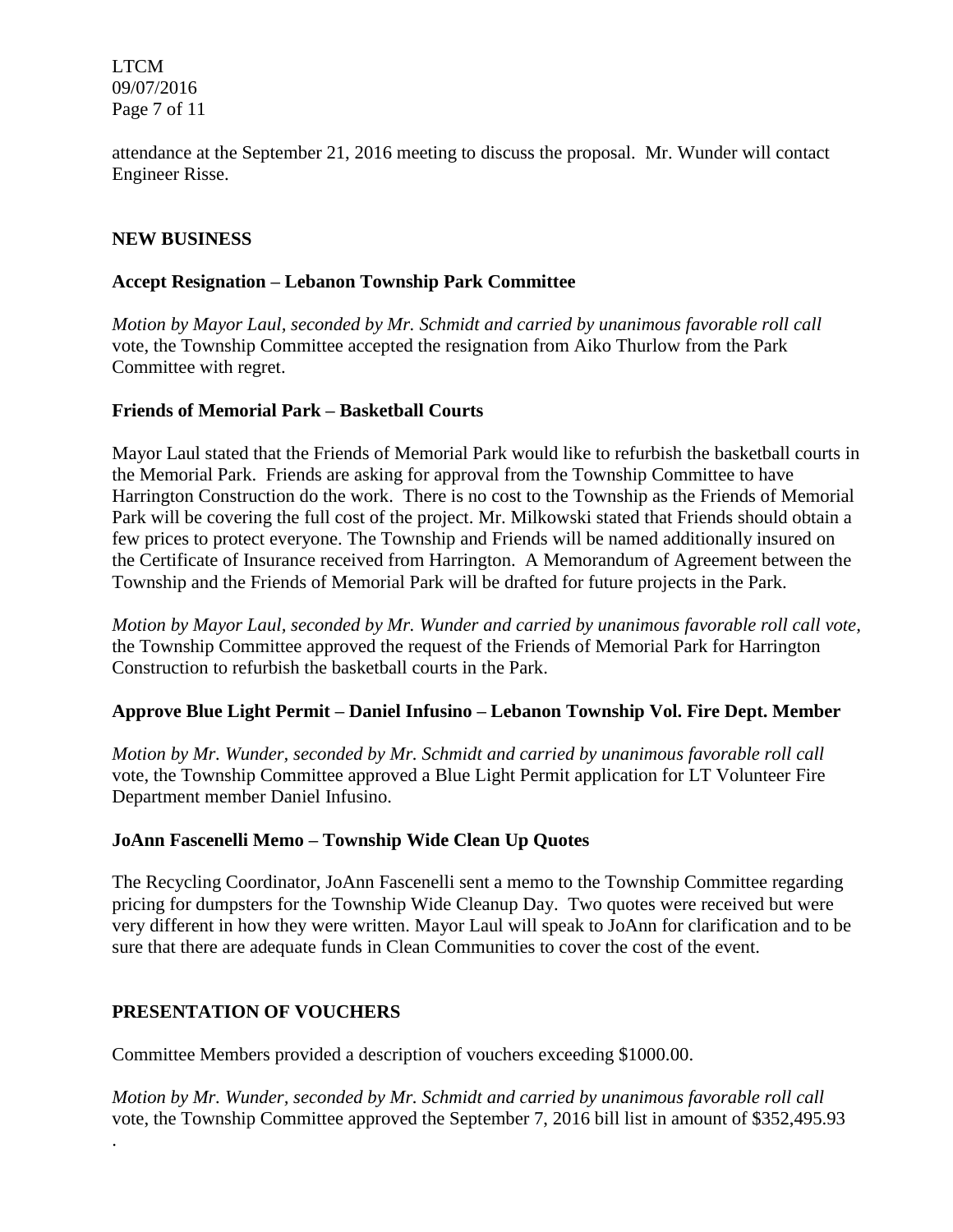#### **CORRESPONDENCE**

- a. Lebanon Township Recreation Commission Meeting Minutes July 7, 2016
- b. Toll Brothers 2015 Annual Report

## **PUBLIC COMMENTS**

*Motion by Mr. Wunder, seconded by Mr. McKee and carried by unanimous favorable roll call vote,* the Township Committee opened the public comment portion of the meeting at 8:02 p.m.

Mr. Donald Winkler noted that he lives on Sliker Road and has been there for 51 years. Mr. Winkler stated that he is upset with the way that the Township spends money. Mr. Winkler said that he was at the DPW garage today and placed a 2 foot level in more than twenty locations in the mechanics bay and the floor is completely level. Mr. Winkler asked how water can possibly run to the drains in the middle of the bay when the floor is level. Mr. Winkler questioned why the builder and the architect are not responsible to correct the problem. Mr. Winkler said that they should be sued and the taxpayers should not have to cover the cost. Attorney Cushing stated that the Committee looked at the cost-benefit ratio when they considered holding the professionals accountable. It would be very costly to pursue a lawsuit. Mr. McKee stated that the floor was designed to be level and the floor is supposed to be squeegeed if there was a spill. Mr. McKee stated that the problem was overlooked by many people. Mr. Milkowski stated that the floor was installed level at the request of the DPW because they were anticipating purchasing jacks that needed the floor to be level. Mr. Winkler stated that the two stands that hold up the lifts are starting to rust. Mr. Milkowski stated that the rust is due to salt residue from the vehicles that are brought in for repair during the winter. Mr. McKee stated that the floor was built to the specs of the blueprints. Mr. Winkler stated that he will not pay his taxes anymore if the Committee proceeds as planned.

Mr. Winkler asked what kind of unit the Committee is ordering for the Fire Department. Mr. Winkler was informed that it is an ambulance. Mr. Winkler inquired on how many ambulances the Fire Department needs. The Committee stated that they need two that run. Mr. Winkler asked who the Tahoe is for. Mr. McKee stated that it is for the Fire Department for the safety and welfare of the Township.

Mr. Winkler told the Committee that they should be appointing a Police Chief before they hire new police officers. Mr. Winkler asked the Committee if the new Chief shouldn't have a say in who is working for him. Mayor Laul stated that multiple members of the Police Department interviewed the candidates and they come to a consensus collectively.

Mr. Winkler asked why the Committee would hire contractors to plow snow just because the Township is down a dump truck. Mr. Winkler stated that a contractor will damage resident's property or mailboxes. Mr. Winkler questioned why the Committee is not replacing the two employees that the DPW is lacking. Mr. McKee stated that the Township is looking into replacing the employees that have retired and that they just put one on for temporary service. Mr. Winkler stated that that Committee is spending money on stupid things and he does not feel that the Township needs another ambulance.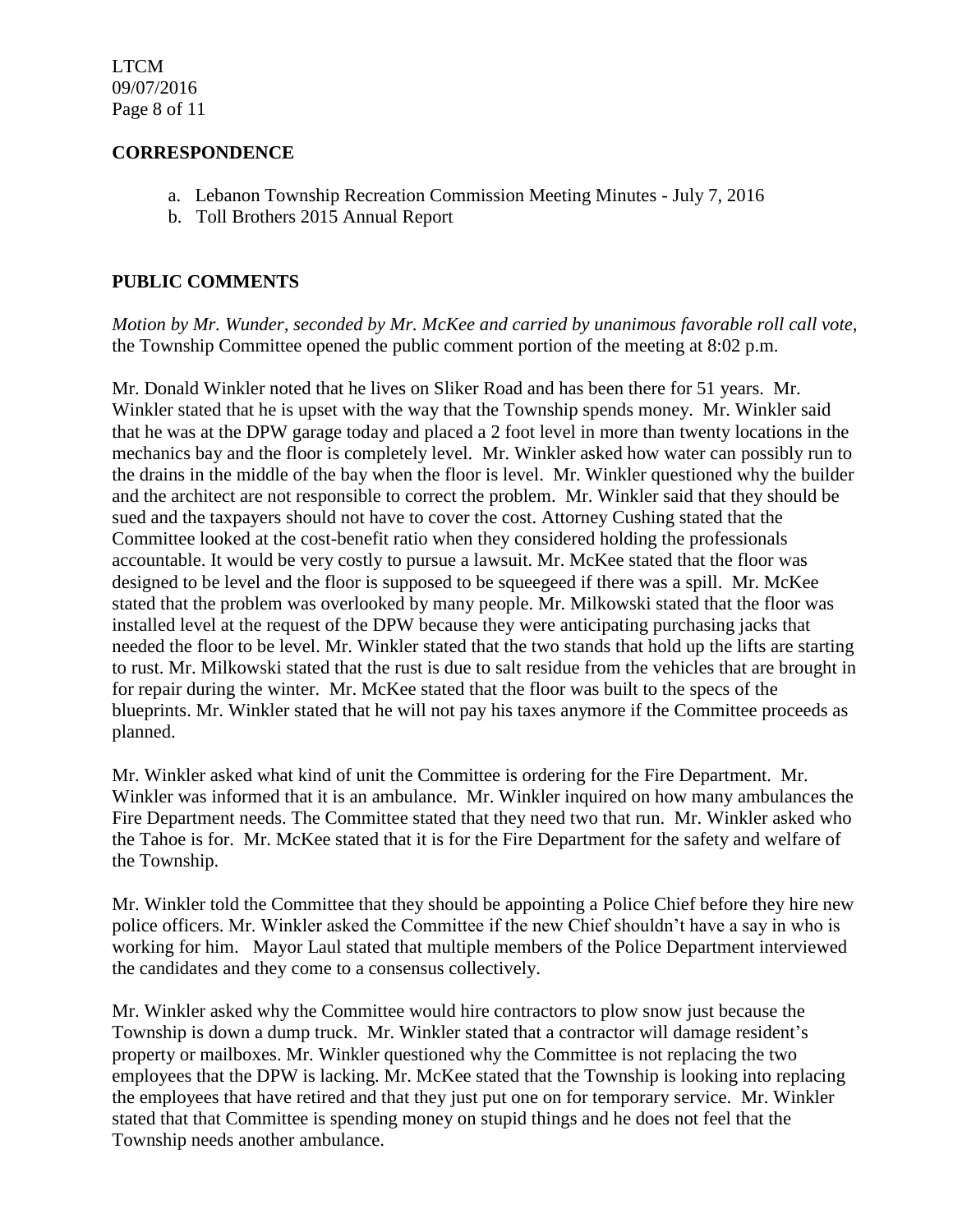LTCM 09/07/2016 Page 9 of 11

Ms. Laurie Hoffman stated that she thought that the Township Committee is talking about contracting out for snow removal because the Township does not have enough DPW employees and that new employees could not be hired because the employee contract has not been settled. Mayor Laul stated that the Township's DPW is down men and the contract is not finalized. The Committee is looking at temporary arrangements to get by. Mayor Laul stated that the DPW Manager has contacted a vendor to get pricing for plowing. Mr. Wunder asked if the Township will need to seek formal bids for a snow removal contract. Attorney Cushing stated that if the proposal exceeds \$17,500 then it will be required. Ms. Hoffman stated that the Committee cannot wait to do so as it could snow next month. Ms. Hoffman questioned what the Committee will do if there is a bad winter and DPW is down employees and there is no snow removal contract in place with a vendor.

Ms. Hoffman stated that at last meeting Mr. Wunder stated that he would help the Historians with the Museum septic system. Mr. Wunder stated that he did but has now reconsidered and declined. Ms. Hoffman stated that she does not have a problem with Mr. Wunder declining, however; she does have a problem with him stating that he is declining because she did not vote for him in the primary election. Ms. Hoffman stated that Mr. Wunder works for the residents of the Township whether they voted for him or not. Mr. Wunder stated that he actually declined because he has not been working on septic systems in the past 6 or 7 years and he no longer has an account at the quarry for pricing. Mr. Wunder stated that he felt that it would make better sense for Mr. Milkowski to assist the Historians. Mr. Wunder stated that he was joking when he said that Ms. Hoffman did not vote for him and that he feels that she should not challenge his Christianity either. Ms. Hoffman agreed and said that Mr. Wunder should work for all residents of the Township regardless of whether they voted for him or not. Mr. Milkowski stated that even though he lost the election he is still working for all of the residents of the Township.

Ms. Hoffman stated that the Committee has dealt with all of the items listed on the agenda but she has had no say in the decisions that they made. She now understands that she needs to know in advance what the Committee is working on and to ask questions to the appropriate Committeeman prior to the meeting. This way she will be prepared to make comments at the meeting. Ms. Hoffman stated that she questions if the proposed plan for the DPW garage floor is going to work. It is a lot of money to spend on something that you are not sure of. Mayor Laul stated that this is why the Committee will ask the Engineer to be at the next meeting. Mr. McKee stated that he does not want to tear the floor out but the mechanic is working in water which is not safe.

Ms. Hoffman stated that there is a plan for the new bathroom at the museum and asked if she can seek proposal through Facebook. Attorney Cushing stated that he does not think that would be a good idea.

Ms. Hoffman asked if the Chevy Tahoe that the Township is purchasing for the Fire Department, is stripped. Deputy Chief Crampton stated that the \$38,607.60 is for the chassis.

*Motion by Mr. Schmidt, seconded by Mr. Wunder and carried by unanimous favorable roll call* vote, the Township Committee closed the public comment portion of the meeting at 8:22 p.m.

## **Resolution No. 65-2016 –Executive Session**

It is not anticipated that action will be taken when the public meeting is reconvened.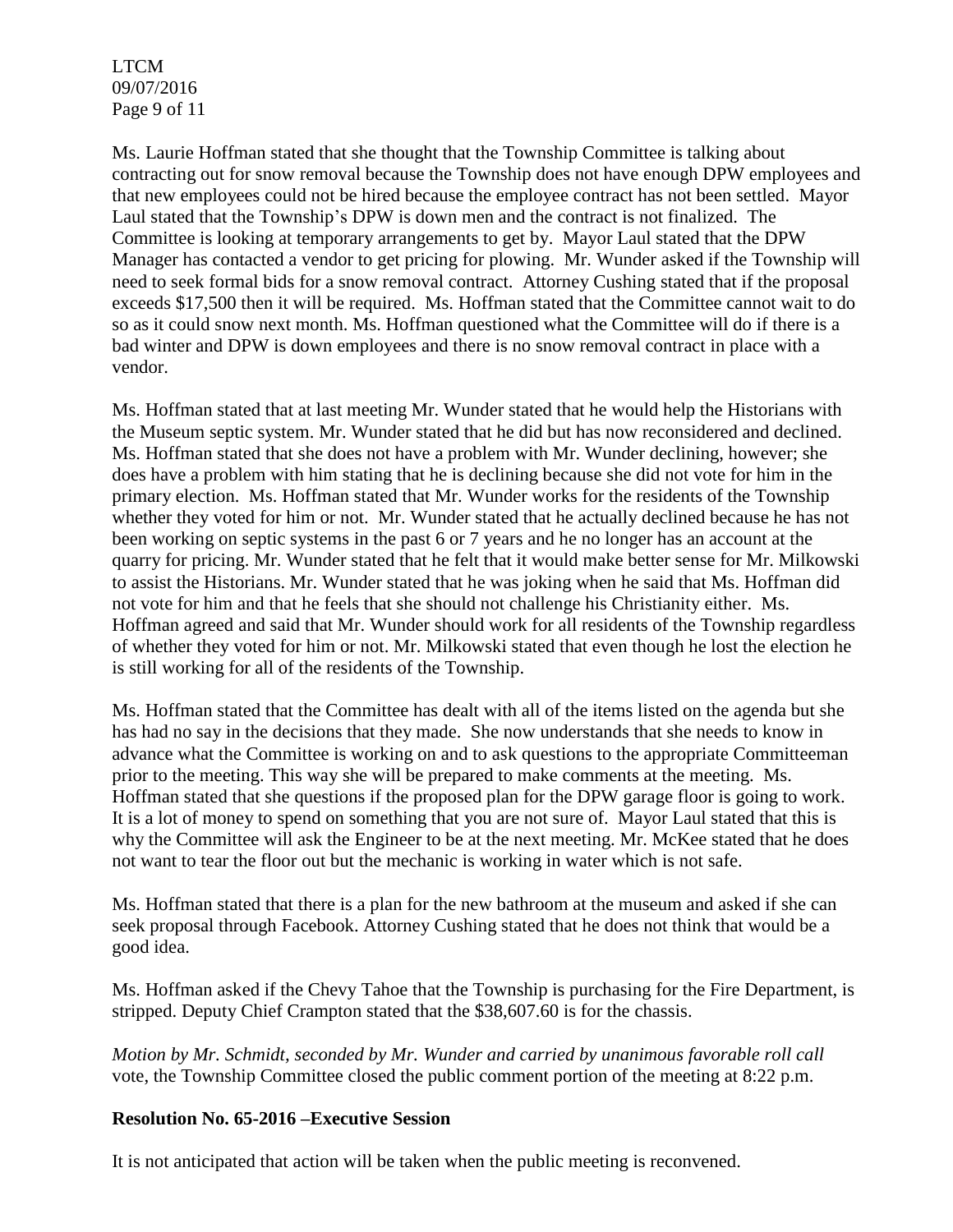LTCM 09/07/2016 Page 10 of 11

*Motion by Mr. McKee, seconded by Mayor Laul and carried by unanimous favorable roll call vote*, the Township Committee approved Resolution No. 65-2016 and convened in to executive session at 8:23 p.m.

#### **TOWNSHIP OF LEBANON COUNTY OF HUNTERDON STATE OF NEW JERSEY RESOLUTION NO. 65-2016**

## **RESOLUTION AUTHORIZING EXECUTIVE SESSION**

WHEREAS, the Open Public Meetings Act; *N.J.S.A.* 10:4-6 *et seq*., declares it to be the public policy of the State to insure the right of citizens to have adequate advance notice of and the right to attend meetings of public bodies at which business affecting the public is discussed or acted upon; and

WHEREAS, the Open Public Meetings Act also recognizes exceptions to the right of the public to attend portions of such meetings; and

WHEREAS, the Mayor and Committee find it necessary to conduct an executive session closed to the public as permitted by the *N.J.S.A*. 40:4-12; and

WHEREAS, the Mayor and Committee will reconvene in public session at the conclusion of the executive session;

NOW, THEREFORE, BE IT RESOLVED by the Mayor and Committee of the Township of Lebanon, County of Hunterdon, State of New Jersey that they will conduct an executive session to discuss the following topic(s) as permitted by *N.J.S.A*. 40:4-12:

A matter which Federal Law, State Statute or Rule of Court requires be kept confidential or excluded from discussion in public (Provision relied upon:

\_\_\_\_\_\_\_\_\_\_\_\_\_\_\_\_\_\_\_\_\_\_\_\_\_\_\_\_\_\_\_\_\_\_\_\_\_\_\_\_\_\_\_\_\_\_\_\_\_\_\_\_); A matter where the release of information would impair a right to receive funds from the federal government;

A matter whose disclosure would constitute an unwarranted invasion of individual privacy;  $\overline{X}$   $\overline{A}$  collective bargaining agreement, or the terms and conditions thereof (Specify contract: CWA Local 1040;

\_\_\_\_\_\_A matter involving the purpose, lease or acquisition of real property with public funds, the setting of bank rates or investment of public funds where it could adversely affect the public interest if discussion of such matters were disclosed; Real Estate Acquisitions

Tactics and techniques utilized in protecting the safety and property of the public provided that their disclosure could impair such protection;

\_\_\_\_\_\_Investigations of violations or possible violations of the law;

 $X$  Pending or anticipated litigation or contract negotiation in which the public body is or may become a party; (The general nature of the litigation or contract negotiations is

Professional Service Contracts $\underline{X}$ . The public disclosure of such information at this time would have a potentially negative impact on the municipality's position in the litigation or negotiation; therefore this information will be withheld until such time as the matter is concluded or the potential for negative impact no longer exists.)

Matters falling within the attorney-client privilege, to the extent that confidentiality is required in order for the attorney to exercise his or her ethical duties as a lawyer; (The general nature of the matter is: